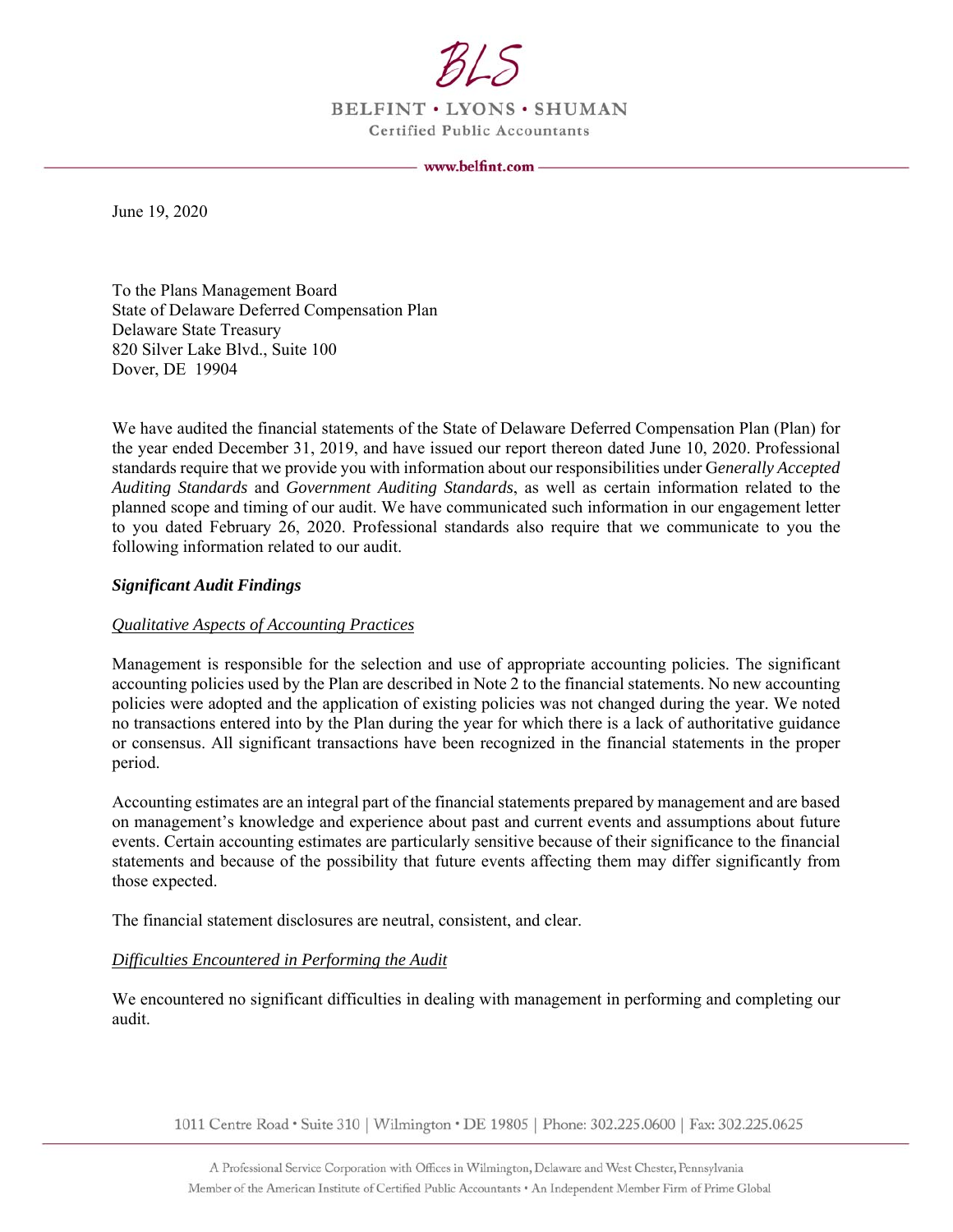To the Plans Management Board State of Delaware Deferred Compensation Plan June 19, 2020 Page 2 of 3

## *Significant Audit Findings - Continued*

#### *Corrected and Uncorrected Misstatements*

Professional standards require us to accumulate all known misstatements identified during the audit, other than those that are clearly trivial, and communicate them to the appropriate level of management. No misstatements were noted during the audit.

## *Disagreements with Management*

For purposes of this letter, a disagreement with management is a financial accounting, reporting, or auditing matter, whether or not resolved to our satisfaction, that could be significant to the financial statements or the auditors' report. We are pleased to report that no such disagreements arose during the course of our audit.

## *Management Representations*

We have requested certain representations from management that are included in the management representation letter dated June 10, 2020.

## *Management Consultations with Other Independent Accountants*

To our knowledge, management has not consulted with other accountants about accounting and auditing matters, similar to obtaining a "second opinion" on certain situations. If a consultation had involved an application of an accounting principle to the Plan's financial statements or a determination of the type of auditors' opinion that may have been expressed on those statements, our professional standards would have required the consulting accountant to check with us to determine the consultant had all the relevant facts.

#### *Other Audit Findings or Issues*

We generally discuss a variety of matters, including the application of accounting principles and auditing standards, with management each year prior to retention as the Plan's auditors. However, these discussions occurred in the normal course of our professional relationship and our responses were not a condition to our retention.

During our audit, we became aware of matters that are opportunities to strengthen the system of internal control and improve operating efficiency. The attachment to this letter summarizes our findings and recommendations.

#### *Other Matters*

We applied certain limited procedures to the Management Discussion & Analysis, which is required supplementary information (RSI) that supplements the basic financial statements. Our procedures consisted of inquiries of management regarding the methods of preparing the information and comparing the information for consistency with management's responses to our inquiries, the basic financial statements, and other knowledge we obtained during our audit of the basic financial statements. We did not audit the RSI and do not express an opinion or provide any assurance on the RSI.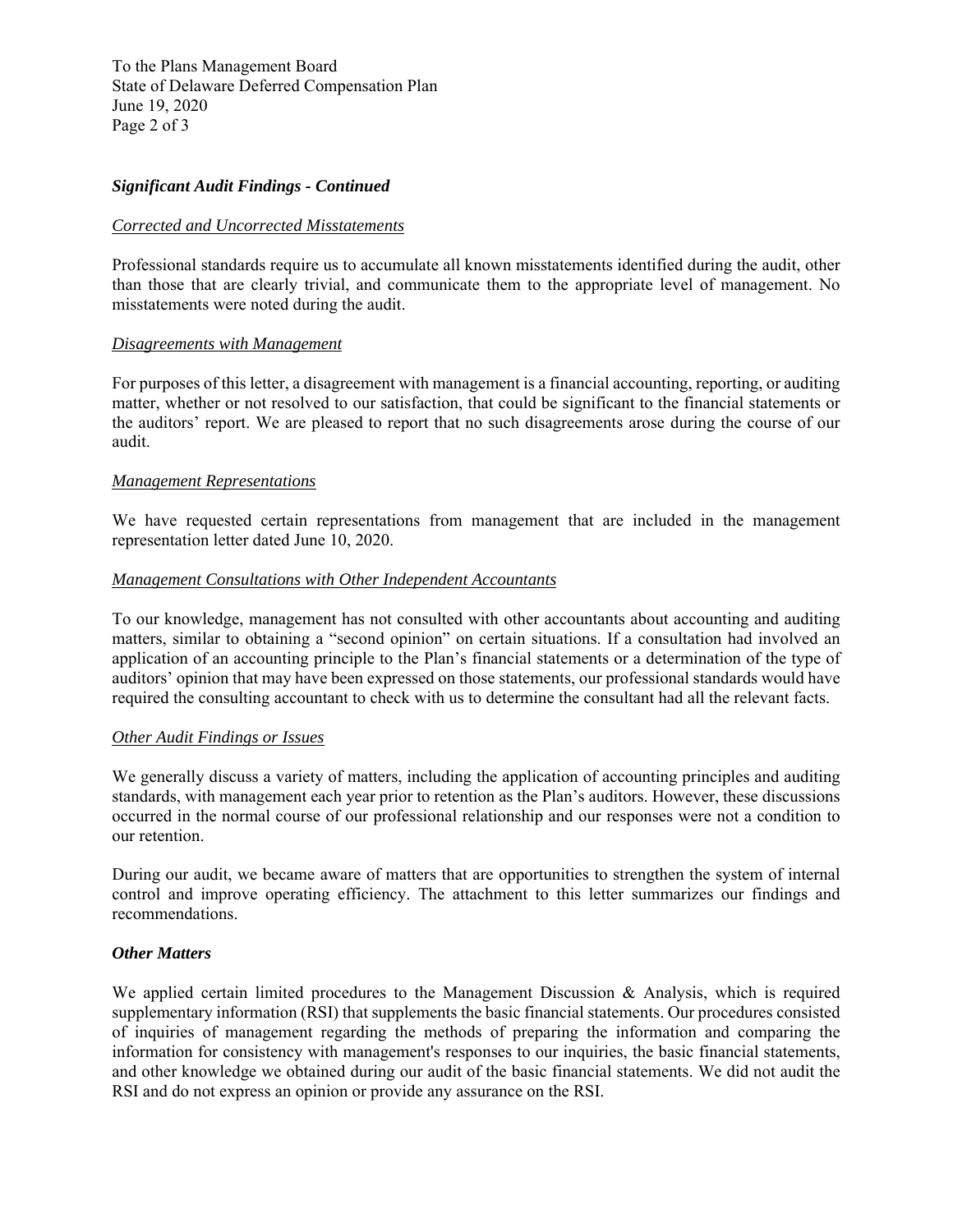To the Plans Management Board State of Delaware Deferred Compensation Plan June 19, 2020 Page 3 of 3

This information is intended solely for the use of the Plans Management Board, plan administrator, and management of the State of Delaware Deferred Compensation Plan and is not intended to be, and should not be, used by anyone other than these specified parties. We thank the management and staff of the State of Delaware Deferred Compensation Plan for their cooperation and courtesies extended to us during the performance of our audit.

Very truly yours,

Belfint. Lyons & Shuman. P.A.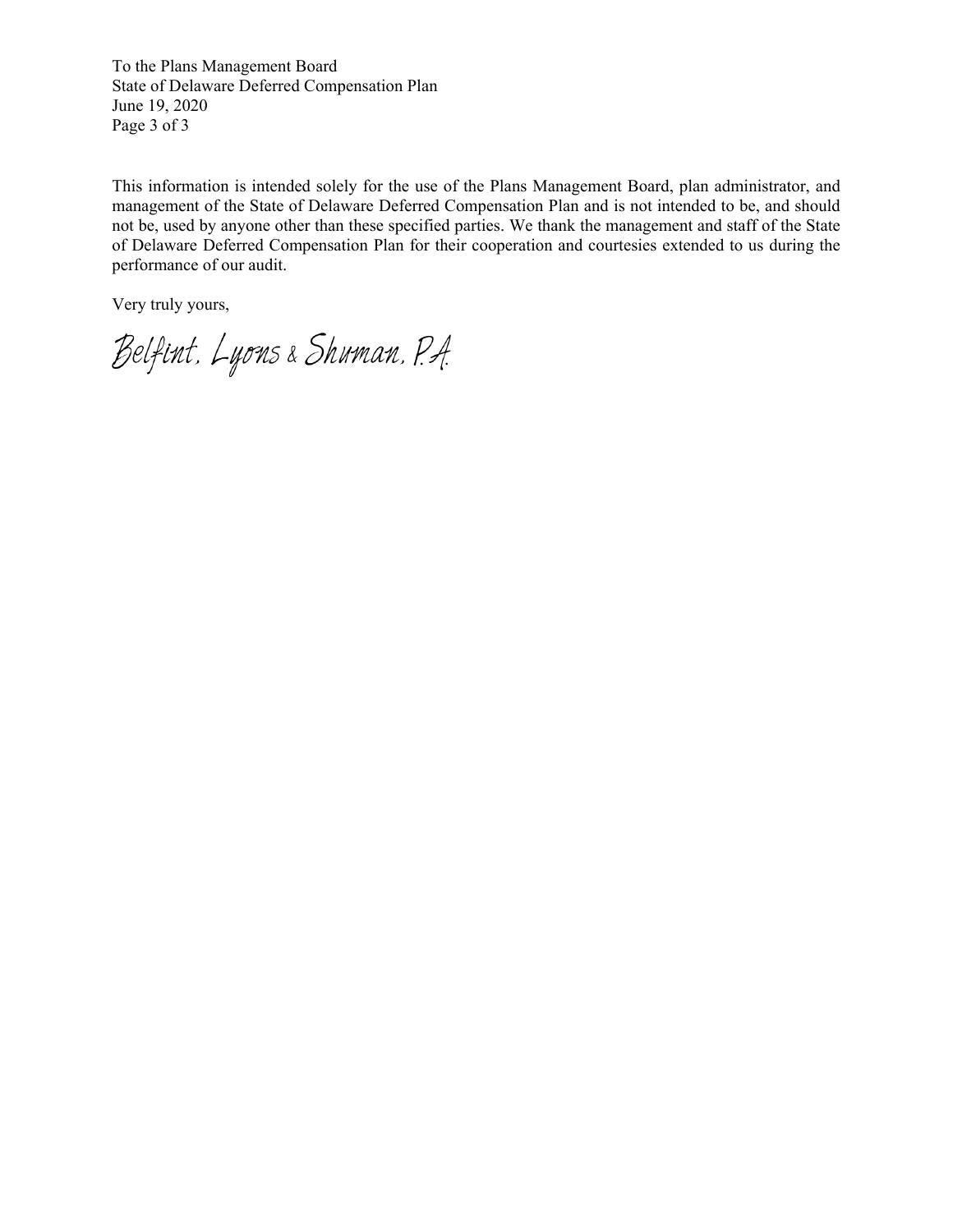# *STATE OF DELAWARE DEFERRED COMPENSATION PLAN Findings and Recommendations December 31, 2019*

# *Finding Number 1 - Roth Contributions Not Reported on W-3 and W-2s*

*Background* - The IRS requires that participant contributions to a 457(b) plan be reported in box 12 of the W-3 and participant W-2s. Pre-tax contributions to a 457(b) plan should be reported using code G, and Roth contributions to the 457(b) plan should be reported with code EE.

*Finding* - While reconciling contributions, BLS noted that the Roth deferrals withheld from the DTC payroll were not appropriately reported on the W-3 and participant W-2s.

*Resolution* - DTC has indicated that they will endeavor to correct the Roth contribution reporting on their payroll system. There is no impact to the plan from this payroll finding.

# *Finding Number 2 - Required Minimum Distribution Beneficiary Tracking*

*Finding* - While performing required minimum distribution (RMD) testing, BLS noted several deceased participants whose beneficiaries may be required to begin or continue taking RMD's. BLS inquired of Jennifer DellaVecchia at Voya who indicated the participant's beneficiary must initiate a death claim and provide the death certificate to begin processing RMD's.

Additionally, BLS noted that Louis Pisapia had been deceased since February 26, 2005, but continued to have his RMD's processed up until 2019.

*Recommendation* - BLS recommends that the State of Delaware management track and attempt to find the beneficiaries for deceased participants awaiting a death claim.

## *Finding Number 3 - Limitation on Investments Offered through Brokerage Window*

*Background* - Section 6057 of Delaware Code Title 29 states *the deferred compensation program may offer any of the following investment options and none other:* 

*(1) Savings accounts in federally insured banking institutions.* 

*(2) United States government bonds or debt instruments.* 

*(3) Life insurance and annuity contracts, provided the companies offering such contracts are subject to regulation by the Insurance Commissioner of the State.* 

*(4) Investment funds registered under the Investment Company Act of 1940.* 

*(5) Securities which are traded on the New York Stock Exchange National Association of Securities* 

*Dealers Automated Quotations (NASDAQ) and American Stock Exchange.* 

Additionally, the Plan's investment policy statement states Tier 3 of the Plan's investment options offers a self-directed brokerage account option that provides participants with the opportunity to allocate their contributions to investments not otherwise offered in the Plan's investment array. Participants in the Plan can invest in individual stocks and bonds, exchange traded funds and mutual funds. The self-directed brokerage account is offered through TD Ameritrade.

*Finding* - BLS noted as of December 31, 2019, the Plan held \$603 of warrants and \$117 of options in the TD Ameritrade self-directed brokerage account.